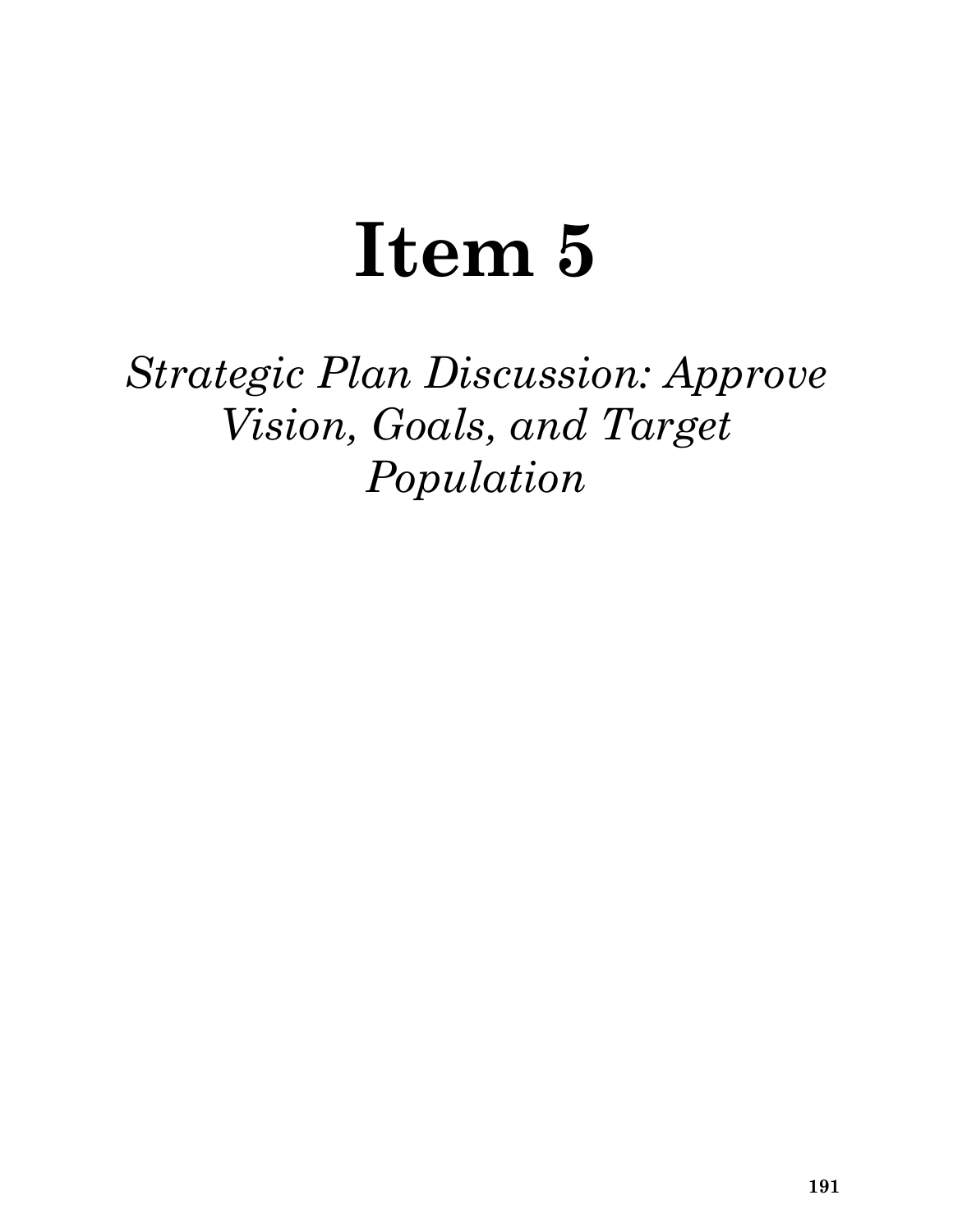## **FIRST 5 LA**

#### **SUBJECT:**

First 5 LA 2015-2020 Strategic Plan: Focusing for the Future

## **RECOMMENDATION:**

Approve proposed First 5 LA vision, target population, ultimate impact, and goals statements, as discussed at the May 19th Program & Planning Committee Meeting/Special Meeting of the Commission and endorsed by Commissioners.

# **BACKGROUND:**

First 5 LA's next strategic plan will bring greater focus and clarity to First 5 LA's role and impact on the lives of LA County's very young children and their families. The Commission has begun to make a number of important policy decisions that will help guide the strategic planning process and inform the final plan. The following are key milestones that have been reached thus far in the planning process.

#### *Adoption of First 5 LA's Strategic Imperative*

On April  $10^{th}$ , the First 5 LA Commission adopted a strategic imperative to anchor the planning process and determine what success means for completing the plan. The three elements of the strategic imperative are:

- Maximize return on the Commission's future investments to achieve mission and greatest possible impact for children 0-5 and their families
- Determine a clear, well-defined focus for First 5 LA
- Align goals to long-term financial projections and strategy

#### *Approval of Home Positions of Levers for Impact (strategic choices)*

To achieve this strategic imperative, the First 5 LA Commission on May 8th approved positions on a number of critical strategic choices. These choices - or "levers"- were selected because they represent important options available to the Commission for how it chooses to do its work so that it may maximize its impact on the lives of L.A. County's children. The Commission's decisions – or "home positions" - are:

- The activities First 5 LA supports will generally focus on prevention.
- The activities First 5 LA supports will primarily focus on the systems and policy change.
- The activities First 5 LA supports will generally seek to have a broad impact, affecting large numbers of people.
- The activities First 5 LA supports will include components to strengthen families and, whenever possible, will include components to improve community capacity.
- First 5 LA will identify and scale evidence-based practices to achieve its strategic goals and outcomes.
- First 5 LA will engage partners in sustainability and scalability at the earliest possible stage of designing and engaging in any given approach to impact.

# *Introduction of the "Framework for Impact": A Key Component of the Strategic Plan*

An effective strategic plan will include a set of components that together help to communicate the change an organization seeks to make and how the organization will use its fiscal and non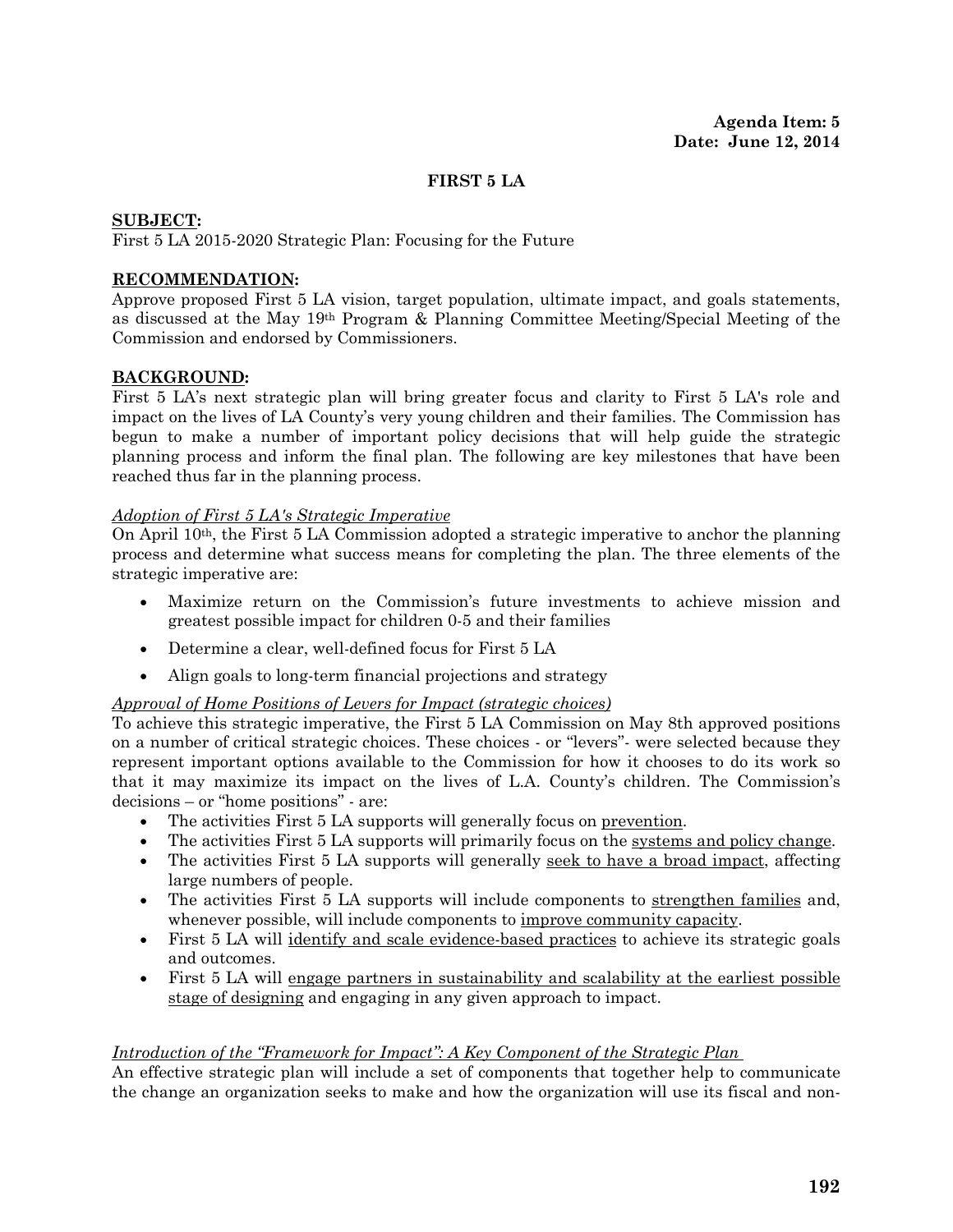fiscal resources to influence that desired change. For First 5 LA, the Strategic Imperative and the Levers for Impact are two important building blocks for the plan; however, the plan will also include decisions and choices relative to mission and values for the organization, a "Framework for Impact" or Theory of Change, and finally specific strategies and objectives for achieving the overall change the organization wants to accomplish during the five year strategy cycle. The mission and values components will be discussed further at the June 30th Board retreat. At the May 19, 2014, Program & Planning Committee Meeting/Special Meeting of the Commission, Commissioners were introduced to the concept of a Framework for Impact or Theory of Change for this plan. Informed by home positions on the Levers for Impact (approved at the May 8, 2014 Commission meeting), the Framework for Impact describes the specific change First 5 LA intends to achieve in the lives of children 0-5 and their families in Los Angeles County and articulates how First 5 LA will go about creating that change. Once the Framework for Impact is developed, the Commission will need to identify specific strategies and objectives for the FY 2015-2020 planning cycle. These strategies and objectives are to describe the major initiatives the organization will need to undertake between 2015 and 2020 in order to advance the goals and outcomes identified in the Framework. This work is expected to occur in August and September 2014. The entirety of these various components of the plan will be presented to the Commission for approval in November 2014 as a final strategic plan product.

# **DISCUSSION:**

The primary components of the Framework for Impact presented to Commissioners at the May 19th Program & Planning Committee/Special Meeting of the Commission include the following:

- Defining a **vision statement** for the organization. The vision statement describes the type of future First 5 LA envisions for young children and their families. It is expected that First 5 LA will contribute to this future along with others working to advance the well-being of young children.
- Determining the **ultimate impact** of First 5 LA's work. The ultimate impact is the aspirational, high-level statement of what First 5 LA aims to achieve through its work. It serves as a single 'north star' to which all work must ultimately be aligned and expresses the intended result of all investments and efforts.
- Articulating **goals**. Goals clarify the areas of work First 5 LA will focus on to advance progress towards the ultimate impact. The goals are informed by research, evidence, and First 5 LA organizational experience. They represent broad statements about the desired change First 5 LA would like to see for children.
- **Prioritizing outcomes.** Identifying and prioritizing outcomes for each goal area allows First 5 LA to begin specifying the measurable components of each goal that First 5 LA will hold itself accountable for affecting.
- Outlining **pathways to change.** Pathways identify the most effective way First 5 LA will contribute to creating change in the priority outcomes. These pathways are based on the organization's unique value add and core strengths, and reflect First 5 LA's philosophy of how change happens.
- Defining the **target population** for First 5 LA's work. The target population identifies the people who ultimately benefit from First 5 LA's work.

Commissioners were asked to review language proposed by Learning for Action (LFA) and staff for the vision statement, ultimate impact, goals and target population. The proposed language sought to bring greater clarity to First 5 LA's existing statements or articulate a position when it did not exist – as was the case with the target population and ultimate impact components of the framework. The suggestions presented to Commissioners for discussion were informed by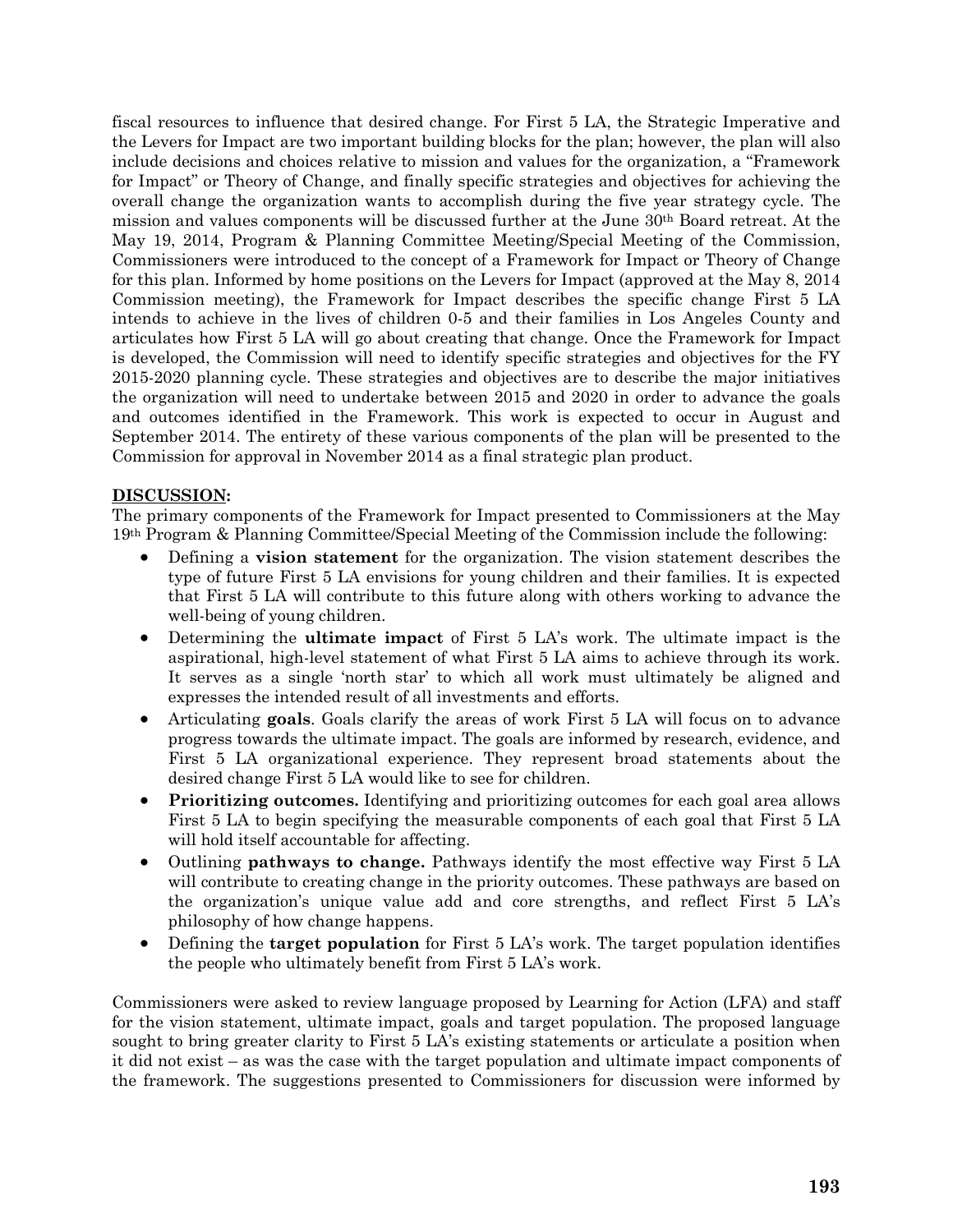research, experience, and best practice examples from other county First 5's and strategic funders.

The Commissioners' discussion on each of these components brought to light important considerations that helped to influence their final recommendations. Some of the points discussed for each element of the Framework for Impact are presented below:

- **Vision:** Commissioners acknowledged the fact that First 5 LA is part of a larger ecosystem responsible for creating a positive future for young children. Therefore, they did not believe the vision statement should include a specific reference to the organization. First 5 LA's role in contributing to this vision for children will be described in the mission statement, which will be discussed later during the June  $30<sup>th</sup>$  Board retreat.
- **Ultimate Impact and Goals:** Commissioners reviewed findings from LFA's analysis of First 5 LA's current investments relative to the four goals outlined in the 2009-2015 Strategic Plan. This analysis revealed several challenges associated with the current set of goals, with which the Commissioners agreed. These findings include: (1) the current goals are not structured in a way that provides focus and coherence for F5LA's investments; (2) there are currently funded programs that do not contribute to any of these goals; and (3) the goals are disconnected from each other (i.e. there is no overarching focus that holds together the individual goals).
- **Target Population:** Commissioners acknowledged that a target population statement has never been formally adopted as policy for First 5 LA causing persistent questions over the years about whether or not First 5 LA should serve all children in LA County equally, focus its resources on at-risk populations, or balance investments between the broader population and those at higher risk. Because clarity on target population is important in setting the stage for decisions about First 5 LA's future strategy and associated resource allocations, the Commission agreed a target population statement was needed and that it should include families as well as children.

The following table summarizes the original proposals shared with Commissioners as well as the language Commissioners recommended be submitted for approval by the full Board.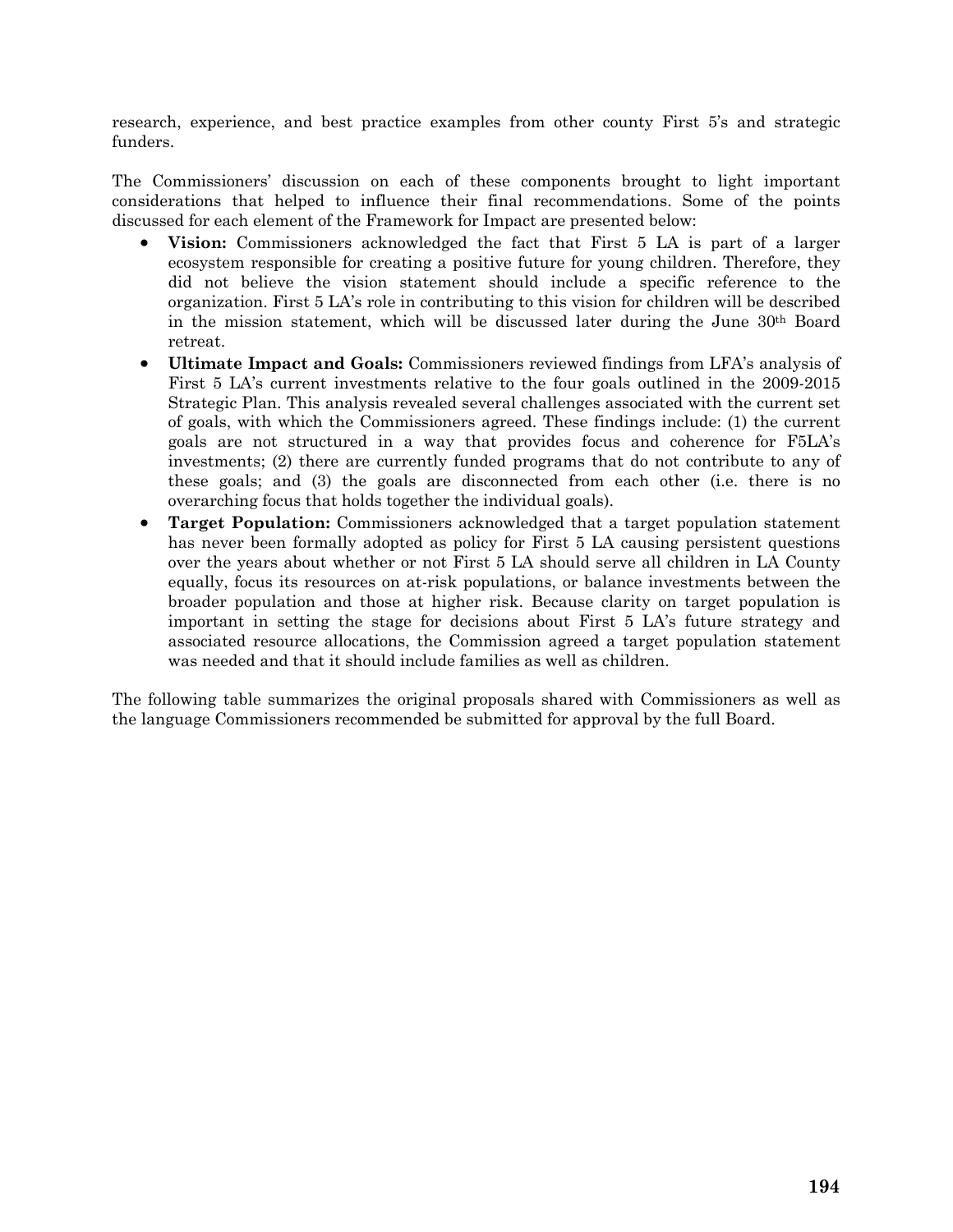|  |  |  | Summary of May 19th Program & Planning Committee Meeting/Special Meeting of the Commission Recommendations |  |  |  |
|--|--|--|------------------------------------------------------------------------------------------------------------|--|--|--|
|--|--|--|------------------------------------------------------------------------------------------------------------|--|--|--|

| Item                   | <b>Current Statement</b><br>Source: First 5 LA's Strategic Plan<br>FY 2009-2015                                                                                                                                                                                                           | Proposed Refined Language                                                                                                                                                                                                                                                       | Commission Recommended Language                                                                                                                                                                                                                  |
|------------------------|-------------------------------------------------------------------------------------------------------------------------------------------------------------------------------------------------------------------------------------------------------------------------------------------|---------------------------------------------------------------------------------------------------------------------------------------------------------------------------------------------------------------------------------------------------------------------------------|--------------------------------------------------------------------------------------------------------------------------------------------------------------------------------------------------------------------------------------------------|
| Vision                 | First 5 LA is committed to creating<br>a future throughout Los Angeles'<br>diverse communities where all<br>young children are born healthy and<br>raised in a loving and nurturing<br>environment so that they grow up<br>healthy, are eager to learn and<br>reach their full potential. | First 5 LA contributes to a future<br>throughout Los Angeles' diverse<br>communities where all young<br>children are born healthy and<br>raised in a loving and nurturing<br>environment so that they grow up<br>healthy, are eager to learn and<br>reach their full potential. | Throughout Los Angeles' diverse<br>communities, all children are born healthy<br>and raised in a loving and nurturing<br>environment so that they grow up healthy,<br>are eager to learn and reach their full<br>potential.                      |
| <b>Ultimate Impact</b> |                                                                                                                                                                                                                                                                                           | Children enter kindergarten ready<br>to succeed in school and life                                                                                                                                                                                                              | Children enter kindergarten ready to<br>succeed in school and life                                                                                                                                                                               |
| Goals                  | • Children are born healthy<br>• Children maintain a healthy<br>weight<br>Children are safe from abuse and<br>neglect<br>Children are ready for<br>$\bullet$<br>kindergarten                                                                                                              | Children 0-5 achieve optimum<br>$\bullet$<br>physical health<br>Children 0-5 achieve optimum<br>socio-emotional health<br>Children 0-5 reach optimum<br>$\bullet$<br>cognitive development                                                                                      | Children 0-5 achieve their maximum<br>physical health potential<br>Children 0-5 achieve their maximum<br>socio-emotional health potential<br>Children 0-5 reach their maximum<br>cognitive development potential                                 |
| Target<br>Population   |                                                                                                                                                                                                                                                                                           | First 5 LA will work on behalf of all<br>children 0-5 in Los Angeles County,<br>but will prioritize children who<br>experience significant risk factors in<br>relation to achieving optimum<br>physical health, socio-emotional<br>health, and/or learning.                     | First 5 LA will work on behalf of all<br>children 0-5 and their families in Los<br>Angeles County, but will prioritize those at<br>risk in relation to achieving their physical<br>health, socio-emotional health, and/or<br>learning potential. |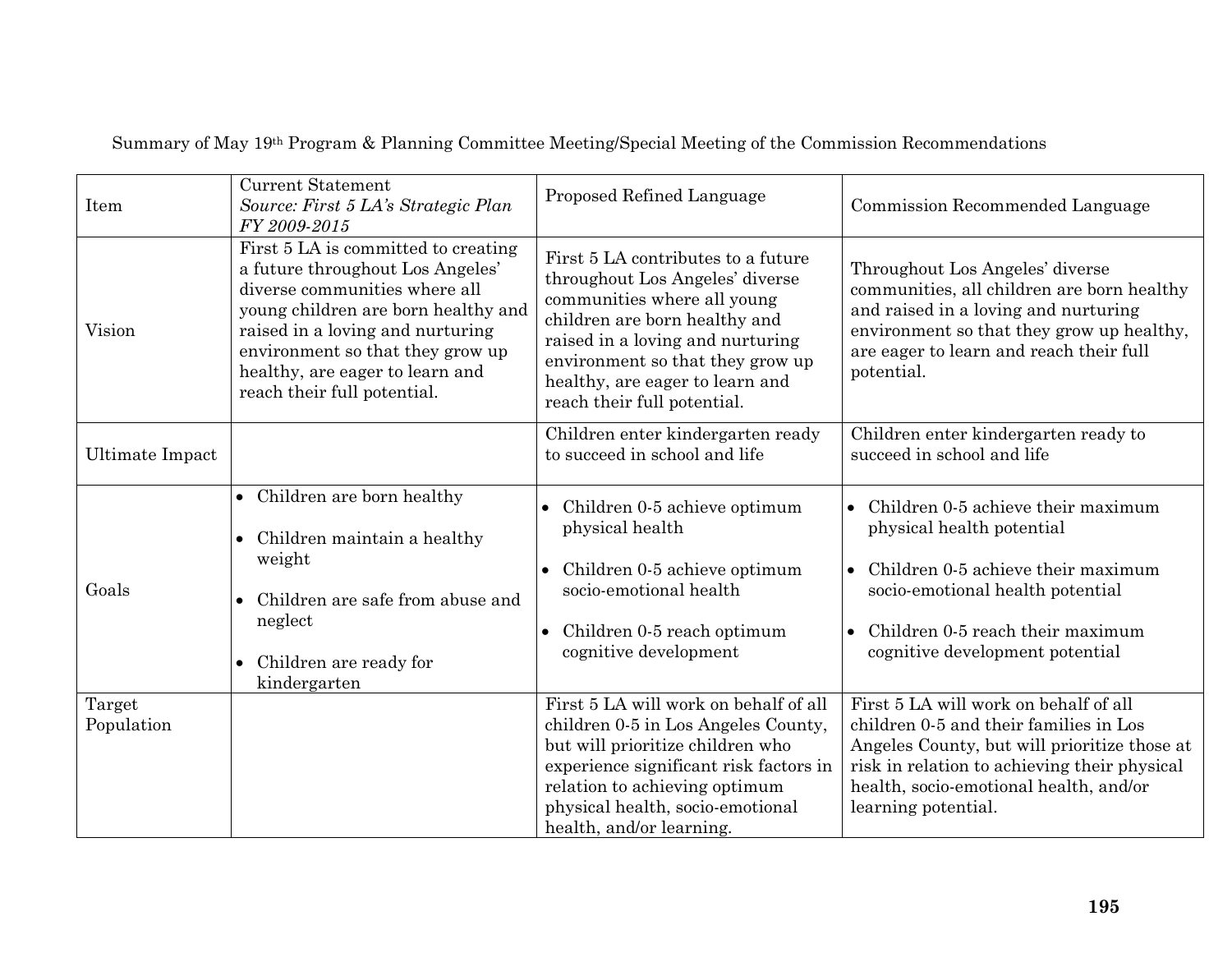At the May 19th Program & Planning Committee Meeting/Special Meeting of the Commission, Commissioners also began the process of identifying outcomes for each goal area. The outcomes are to represent measurable changes in knowledge, attitudes, behaviors, practices or neighborhood conditions that First 5 LA could potentially hold itself accountable to affecting. Commissioners were asked to complete this work in small groups, while community members present at the meeting were given the option to complete this exercise as their own group. The following questions were used to help guide the process to identify potential outcomes:

- What are the most pressing needs in Los Angeles County in relation to this goal (according to the environmental scan and other relevant data sources)?
- What does the research tell us about the most effective ways to advance progress on this goal?
- What do we know from our professional experience about what works to address this goal?
- What do the home positions on First 5 LA's levers for impact suggest about the outcomes we should prioritize in this goal area?

Recommendations developed by the small groups were then shared with the full Committee and the public. The graphic presented below summarizes the initial list of potential outcomes generated by Commissioners. LFA and staff have categorized the outcomes by the level at which the change would occur. For example, there are a set of 'child/population-level' outcomes and 'family, community, and systems-level' outcomes. The child-level outcomes represent change First 5 LA wants to see for children in LA County, but will not hold itself directly accountable for because First 5 LA is only one of many actors contributing to these outcomes. First 5 LA will, however, monitor these population-level indicators to better understand trends for children's health and well-being, and analyze these trends relative to the investments the Commission has made. Family, community, and systems level outcomes represent change First 5 LA is intended to directly affect due to the organization's mandate outlined in the original proposition; therefore the organization will measure and hold itself accountable for making progress towards these outcomes. The child population-level outcomes correspond to the goal areas, while the family, community, and systems-level outcomes are more cross-cutting in nature.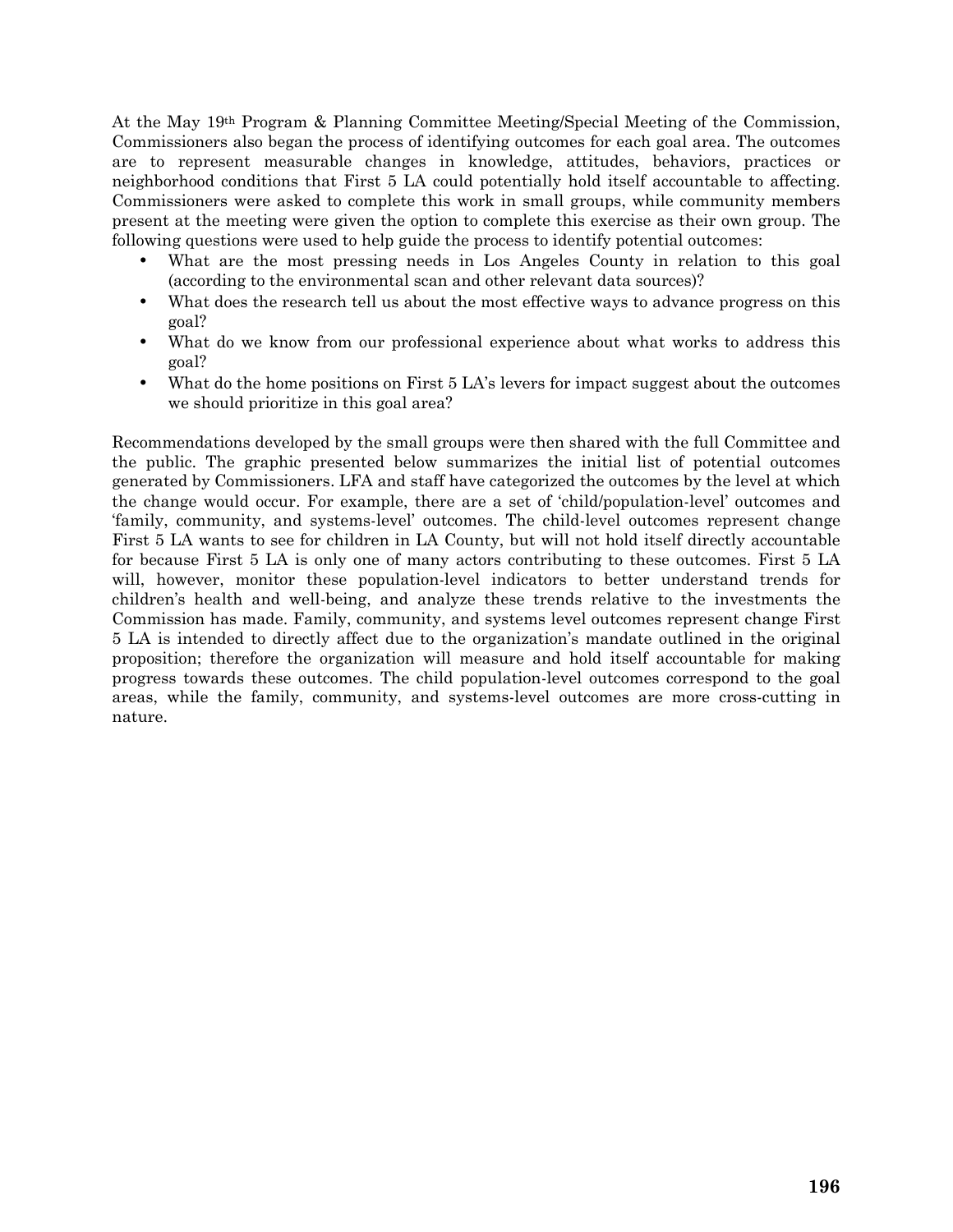#### **Initial outcomes identified by Commissioners at May 19 Special Commission meeting**



understand trends and potential contributions to change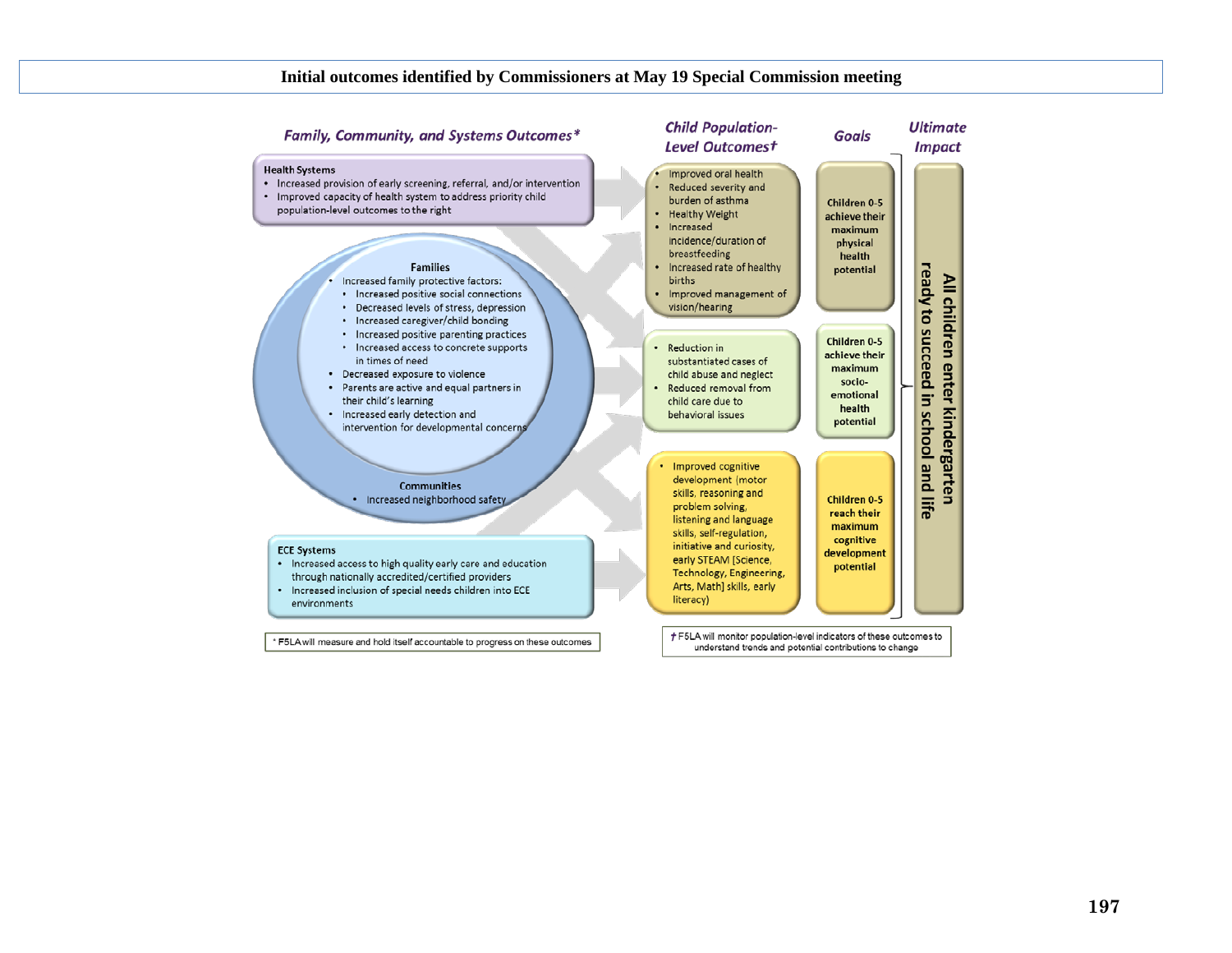At this early stage in the outcomes development process, there are several important observations that should be noted as the process moves forward.

- Many of the outcomes depicted on this initial visual still need significant attention in terms of clarification and development. For example, the outcome, "Increased access to high quality early care and education through nationally accredited/certified providers" under ECE systems is very broad and needs to be articulated in more specific terms in order to provide meaningful direction.
- The outcomes currently listed under socio-emotional health potential do not specifically call out parents being their child's first teacher, the intention to improve parental knowledge and skills, or the interest in addressing the emotional harm or scarring that could occur to a child experiencing some kind of trauma. These are other areas of work First 5 LA Commissioners have expressed interest in supporting; therefore, subsequent work with Commissioners to finalize the list of outcomes must address these additional potential outcomes.
- The child/population-level outcomes are not currently constructed in a parallel way. For example, the cognitive development outcomes are articulated at the individual child level, while the outcomes for physical and socio-emotional health are more appropriately articulated at the population level.
- Finally, it will be necessary to collect additional data on the policy and funding landscape to get an even clearer picture of the highest potential areas for First 5 LA to have meaningful impact (e.g. it may be that a large funder has recently invested significantly in a collaborative effort aimed at obesity prevention, which would greatly mitigate the need for First 5 LA to take on a significant role in this area).

Members of the community present at the May 19th Program & Planning Committee Meeting/Special Meeting of the Commission expressed their observations related to the outcomes. For example, they noted the cross-cutting nature of the outcomes relating to families and communities. They commented that the very different nature of some of the outcomes (from systems-level all the way down to individual child level) could create challenges around both measurement and attribution to First 5 LA. They also observed that the protective factors are potential cross-cutting outcomes that could help affect change for each of the goal areas.

# **Next Steps:**

Approval of the recommended vision, target population, ultimate impact, and goals statements for First 5 LA represent important inputs into the development of the strategic plan. These key components of the Framework for Impact will be included in the strategic plan, along with the Strategic Imperative and home positions for the six levers for impact. Together, they articulate formally adopted policy positions and intent for the organization's work going forward.

At the upcoming June 23, 2014, Program & Planning Committee Meeting/Special Meeting of the Commission, Commissioners will continue their deliberation of the preliminary list of outcomes included in this memo. To help further focus the outcomes First 5 LA will hold itself accountable to affecting, staff and Learning for Action will present to Commissioners additional criteria to facilitate discussion, including a review of the policy and funding landscape for each of these goal areas and an assessment of the availability of indicators to measure the proposed outcomes. Community and staff perspectives on this list of outcomes will also be shared. A survey was released to these stakeholders on May 28, 2014, with the intent of gaining feedback about how the outcomes could be prioritized, what additional outcomes may be missing under each goal area, and the ways in which First 5 LA could potentially achieve these outcomes.